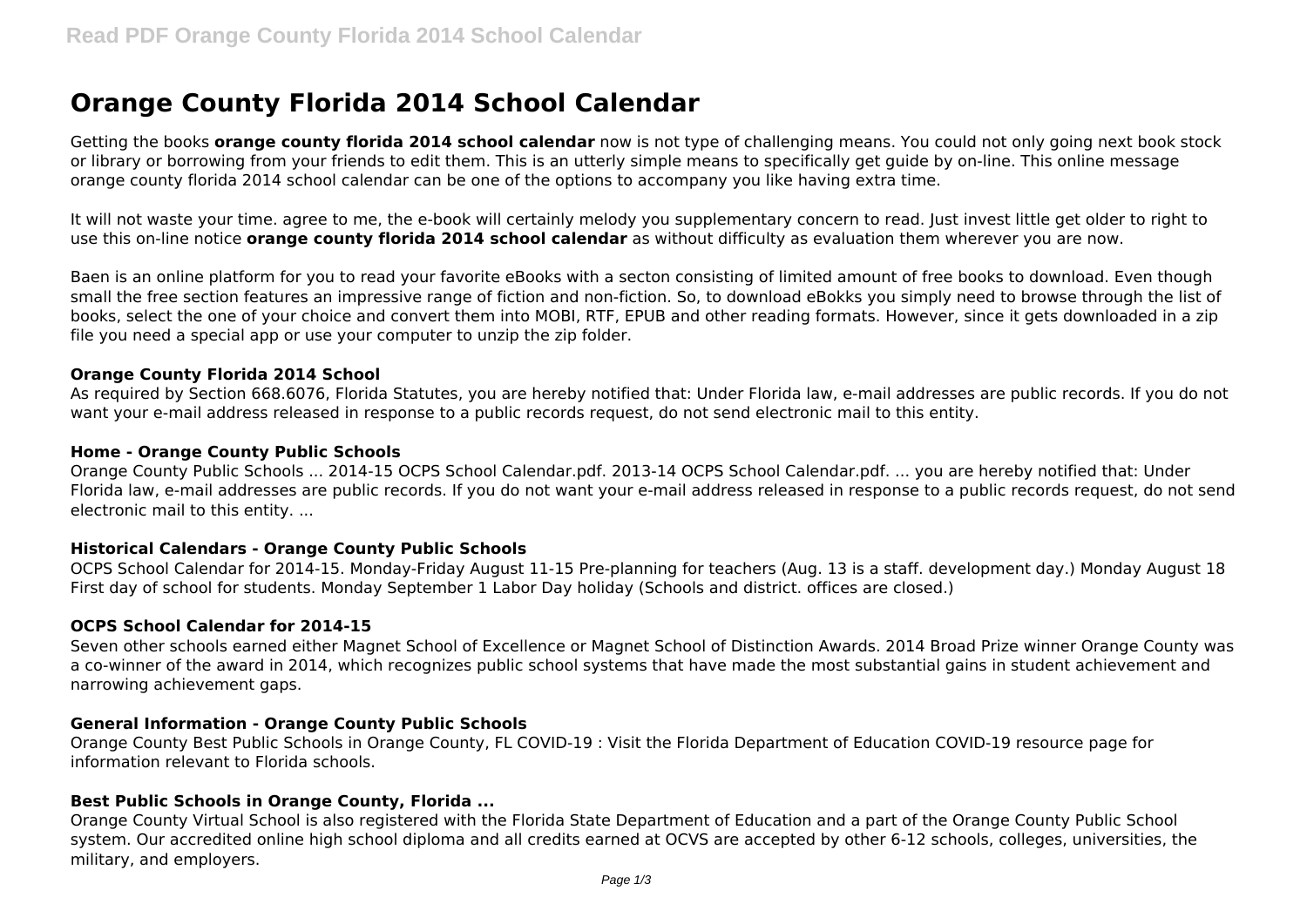## **FAQ - OCPS Orange County Virtual School**

As a K12 and Fuel Education partner school, Orange County Virtual School ignites the minds of children like yours to bring learning and innate possibility alive. Together, we are helping area students in grades K–12 reach their true, personal potential.

# **Orange County Virtual School | Your Child Can Thrive. | K12**

Wekiva High School; West Orange High School; Windermere High School; Winter Park High School; Middle Schools; Apopka Memorial Middle School; Avalon Middle School; Bridgewater Middle School; Carver Middle School; Chain of Lakes Middle School; College Park Middle School; Conway Middle School; Corner Lake Middle School; Discovery Middle School; Freedom Middle School

## **Calendars - Orange County Public Schools**

Providers of Florida, Orange County Public Schools, the Orange County Citizens' Commission for Children, Florida Department of Health in Orange County, Florida Hospital and the Winter Park Health Foundation. HEALTHCARE SERVICES PROVIDED BY NURSE PRACTITIONERS INCLUDE (407) 850 WELL VISITS AS SCHOOL ENTRY, SPORTS AND SPECIAL OLYMPICS PHYSICALS

## **FREE Healthcare for OCPS Students - Florida Department of ...**

Orange County Mayor to Convene Sustainability and Resilience Committee Frequently Asked Questions Regarding Local Face Covering Executive Order 2020-25 Orange County Mayor Jerry L. Demings to provide a Coronavirus County Update News Conference July 16, 2020 at 5 p.m.

#### **Orange County, Florida**

Four seats on the Orange County School Board were up for general election on August 26, 2014. The general election determined if candidates for each seat could garner a majority of the vote total.

## **Orange County Public Schools elections (2014) - Ballotpedia**

P rince is an Orlando native with a family history of public service and commitment to education. Prince lives in Summerlake Groves with his wife of 23 years who is an Orange County Public School's Teacher. Their three children Elijah, Jacob and Bethany are all students enrolled in Orange County Public Schools located in District 4.

#### **Prince Brown for Orange County School Board | Home**

Per Florida Statute 119.071(5), this is to notify you of the purpose of collecting and utilizing your social security number. Providing your social security number is a condition of employment at Orange County Public Schools. To protect your identity, Employment Services will secure your social security number from unauthorized access, and ...

#### **Careers - Orange County Public Schools**

Beginning June 11, Orange County Public Schools will implement a 4-day, 10-hour per day, work week for the summer months. All district offices and schools will be open Monday through Thursday from 7:30 a.m. – 5:30 p.m. and closed on Fridays beginning June 12 through July 24. All visitors must have an appointment.

#### **Coronavirus - Orange County, Florida**

Orange County Public Schools is a school district in Florida. The district was the fourth-largest school district in the state in the 2013–2014 school